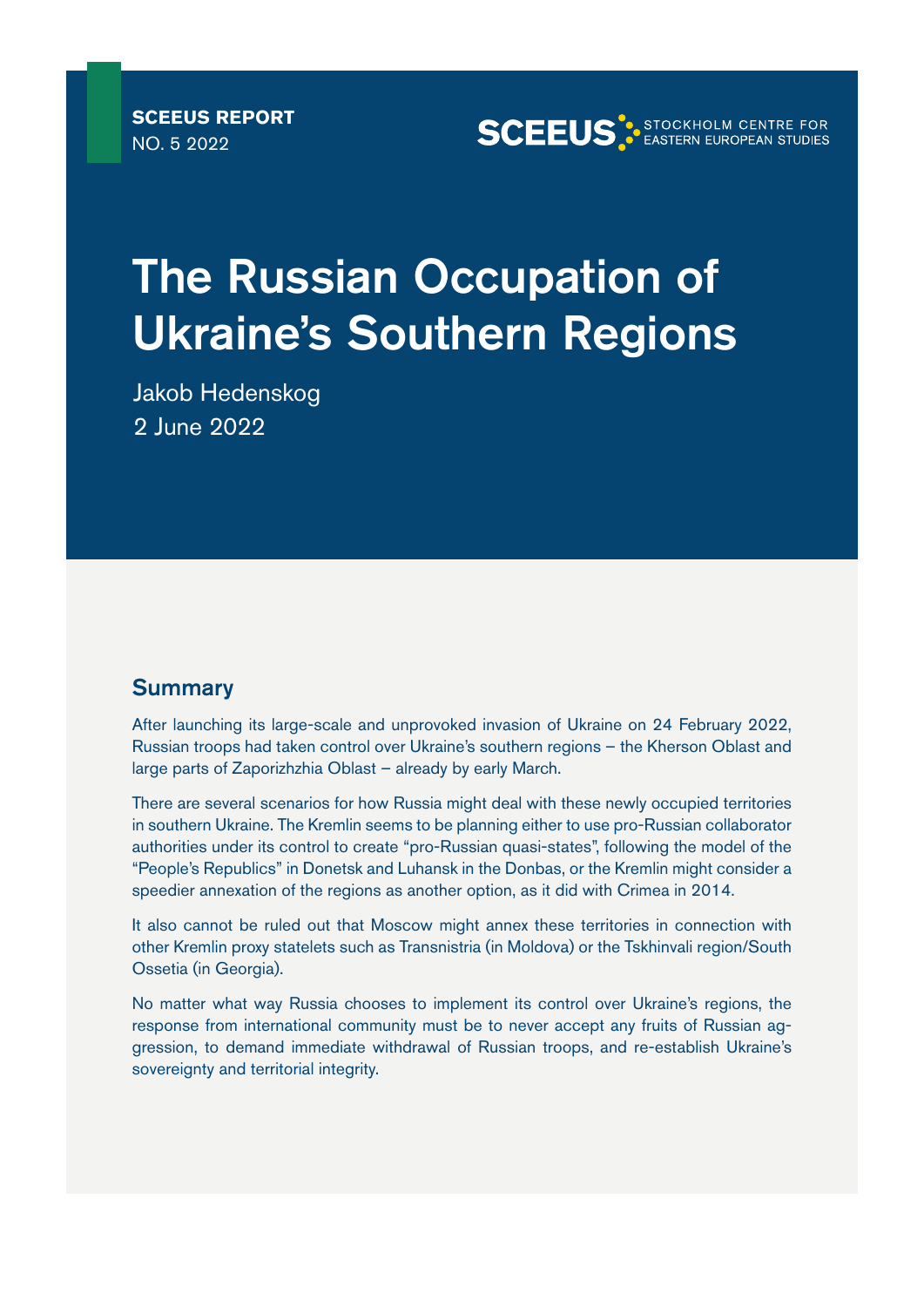## Introduction

On 25 May 2022, Russian President Vladimir Putin signed a decree on simplified admission to Russian citizenship for residents of the occupied territories in Ukraine's south – the Kherson and Zaporizhzhia oblasts. Putin's [new decree a](http://publication.pravo.gov.ru/Document/View/0001202205250004#print)mended the text of a document originally issued on 24 April 2019, through which the Russian authorities made it easier for residents of the occupied areas of Donetsk and Luhansk oblasts to obtain Russian citizenship. This new decree added the Kherson Oblast and the occupied areas of Zaporizhzhia Oblast.

This report on the Russian occupation of Ukraine's south particularly focuses on the Kherson Oblast since Russia has occupied it, more or less, in its entirety.

## **Background**

Since Russia launched its large-scale and unprovoked invasion of Ukraine on 24 February 2022, it has had to change its military objectives several times. Having failed to take or surround the capital, Kyiv, Russian forces withdrew completely from northern Ukraine in late March. The Kremlin then shifted most of its focus to the Donets Basin (Donbas) in eastern Ukraine, but it has also been forced to limit its military goals there.

In southern Ukraine, however, the picture has been somewhat different. Russian troops attacking from the illegally annexed Crimean Peninsula quickly captured most of the Kherson and Zaporizhzhia Oblast. In the Kherson Oblast, the city of Kherson was surrounded while neighbouring villages and the airport at Chornobaivka were brought under Russian control. Russian troops entered the city on 1 March, and two days later claimed to have conquered the entire territory of Kherson Oblast.

The Kherson Oblast is a strategically important region that controls the outflow of the Dnipro River into the Black Sea and connects the Crimean Peninsula with the rest of Ukraine. Successfully holding the oblast will allow Russia to control the Northern Crimean Canal, which before Russia's annexation of Crimea supplied 85 percent of the peninsula's freshwater needs. Ukraine shut down the canal in 2014, shortly after the annexation, but Russia has now restarted the flow. The region is also an important agricultural centre in Ukraine, where wheat, corn, sunflowers and vegetables are grown. From Kherson, Russia could potentially launch offensives against south-western cities such as Mykolaiv and Odesa, or towards Kryvyi Rih and Dnipro to the north. If Russia could manage to establish control over southwestern Ukraine, this would secure a land route to the breakaway region of Transnistria in Moldova. On 22 April, Russian Major General Rustam Minnekayev [was quoted](https://balkaninsight.com/2022/04/22/via-southern-ukraine-russia-eyes-another-route-to-moldovas-transnistria/) as claiming that there were "indications that the Russian-speaking population is being oppressed" in Transnistria, indicating greater ambitions beyond Ukraine's borders for the Russian military.

# The Occupation

In contrast to Bucha and other towns in northern Ukraine, Russian troops appear to have been less brutal towards the local population in Kherson Oblast. One reason for this might be that the Russian occupiers are trying to persuade the people of the region to support the invaders in their project to fragment the Ukrainian state. However, while Russia definitely had support from some of the local population in Crimea and parts of the Donbas in 2014,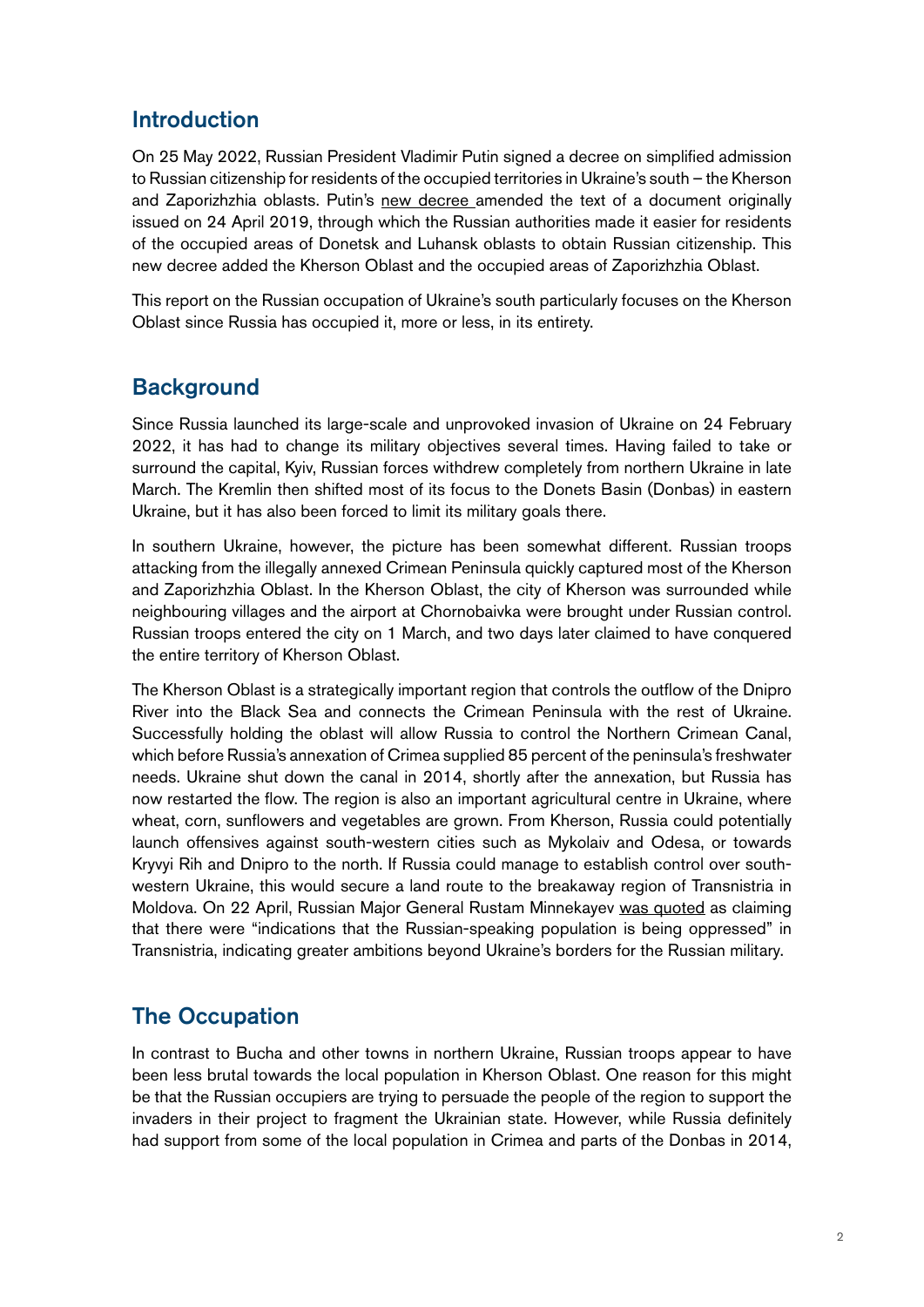the situation in the south is somewhat different. Perhaps even more now than in 2014, the Kremlin has misjudged the mood of the population in Ukraine's south. This means that Russia in Kherson Oblast risks long-term broad resistance, a partisan movement, and more ambitious attempts by Ukrainian forces to regain control of the region.

In the Kherson city, for instance, none of the leading politicians, not even openly pro-Russian ones representing the party "Opposition Platform – For Life" party, led by the oligarch and friend of Putin Viktor Medvedchuk, did show any desire to collaborate with the occupying authorities. Only gradually did Russia manage to replace the mayors of Kherson Oblast with handpicked figures sympathetic to Moscow. Only on 25 April, almost two months into the occupation, was the Ukrainian flag removed from the city authority's building, and Kherson Mayor Ihor Kolykhayev, who had continued to serve in accordance with Ukrainian law, removed from office. He was replaced by his former chauffeur, Oleksandr Kobets, as head of the pro-Russia city council.

The [most influential](https://meduza.io/en/feature/2022/05/16/meet-the-collaborators) Russia-collaborating regional politician is Volodymyr Saldo, who had served as mayor of Kherson in 2002–2012 before being elected to Ukraine's parliament, the Verkhovna Rada, as member of then-President Viktor Yanukovych' Party of the Regions. In the 2020 local elections, Saldo ran for mayor of Kherson once again, but lost in the second round to Kolykhayev. Saldo initially took a cautious stance towards the occupying powers, and his supporters claimed that the Russian authorities were forcing him to cooperate. By mid-March, however, he had helped to create the collaborationist "Rescue Committee for Peace and Order", together with Kyrylo Stremousov, a pro-Russian blogger and conspiracy theorist. A month later, Saldo became the head of the Kherson region's newly established pro-Moscow "civil-military administration", with Stremousov as his deputy head.

It took Russia more than a month to solidify control of the region amid growing frustration, as more OMON special police and National Guard units had to be sent from Russia. Regular protest rallies against the occupation were held in central Kherson, but from late April these were dispersed more harshly. Protesters have been detained in "filtration camps" after being picked up off the streets or in their homes by occupying Russian forces. Even so, the protests continue on an irregular basis. On 20 May, a peaceful protest against the Russian occupation and a proposed pseudo-referendum on the establishment of a "Kherson People's Republic" (KhNR) took place in Kherson. The [occupiers used tear gas](https://www.kyivpost.com/ukraine-politics/russian-atrocities-in-kherson-region-rape-of-children-ukrainian-partisans-resisting.html) and stun grenades to disperse the crowds, injuring and detaining some.

The Russian occupation has changed life profoundly for residents. The Russian occupiers have re-erected a statue of Lenin in Kherson's main square. Teachers have been told to adopt the Russian curriculum and language when classes resume after the summer. Internet connections have been partly rerouted through Russian censors to monitor and control communications and access to Ukrainian television channels has been blocked. Telecommunications services are now only available in Russian and the Ukrainian prefix +380 has been changed to the Russian +7. The occupiers are phasing out Ukrainian Hryvnas and aim to replace them with Russian roubles in a four-month transition period starting on 1 May. According to official [Ukrainian estimations](https://www.ft.com/content/4c58e726-a56d-4c2c-804e-ee82a4785bc3), thousands of residents of Kherson and Zaporizhzhia oblasts have fled, in parts of the regions half of the population, sometimes waiting days to pass through Russian checkpoints where they face lengthy interrogation. [Reports](https://euromaidanpress.com/2022/04/29/threatening-kherson-farmers-russian-troops-steal-grain-from-ukraine/) of Russian occupants steeling grain in the regions have resurrected memories of the of the man-made famine, the Holodomor, perpetrated by Stalin in 1932–33.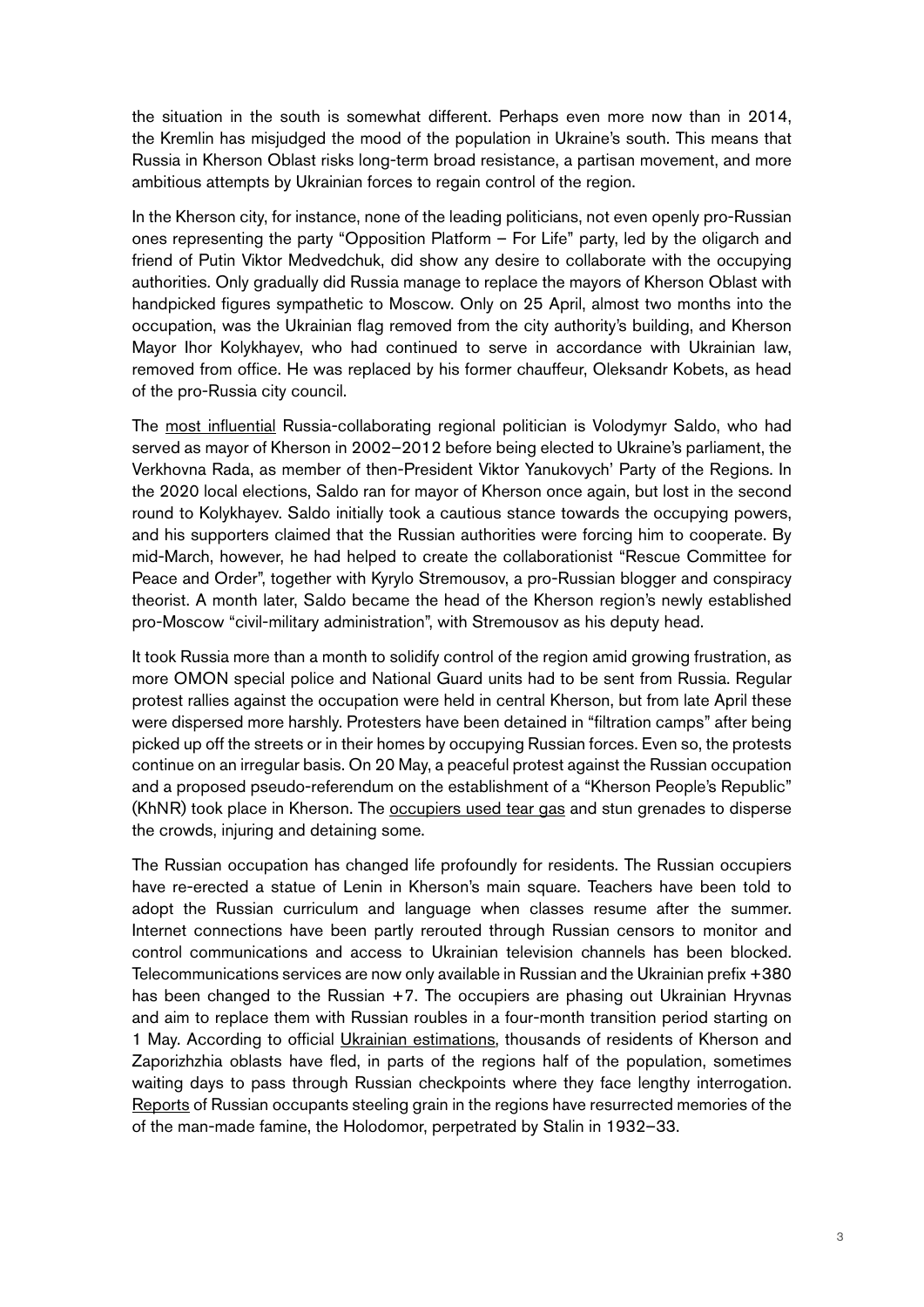# **Scenarios**

Taking control of parts of Ukraine's south and creating a land bridge from Crimea to the socalled Donetsk People's Republic (DNR) is one of the few achievements of the Russian army in Ukraine. In the end, Putin may try to sell an eventual annexation of the Kherson Oblast as a win for his so-called "special military operation".

There are several scenarios for how Russia might deal with Kherson Oblast and the other newly occupied territories in southern Ukraine. The Kremlin could use the pro-Russian collaborator authorities under its control to create "pro-Russian quasi-states", such as a KhNR, following the model of the DNR and the "Luhansk People's Republic" (LNR) in the Donbas. Alternatively, the Kremlin might consider a speedier annexation of the regions as another option, as it did with Crimea in 2014.

According to a [Facebook post](https://www.facebook.com/denisovaombudsman/posts/522572225890721) on 16 April by the Ukrainian Human Rights Ombudswoman Lyudmila Denisova, Russia had already prepared promotional material and ballot papers for a sham referendum on the creation of the KhNR planned for 1–10 May. On 22 April, President Volodymyr Zelenskyi, in a direct speech to the residents of occupied Kherson, accused Russia of planning to orchestrate a referendum and urged residents to be careful about sharing personal data with Russian soldiers, warning that there could be attempts to falsify votes. Shortly after, the planned date was advanced to 27 April, only to be postponed to an unknown future date. The subject of the planned sham referendum also differed in [various](https://euromaidanpress.com/2022/05/08/russian-plans-for-ukraines-south-south-rus-kherson-peoples-republic-annexation/) [statements,](https://euromaidanpress.com/2022/05/08/russian-plans-for-ukraines-south-south-rus-kherson-peoples-republic-annexation/) from the creation of a KhNR to annexation by Russia.

As an alternative to the creation of a KhNR, a leaked document has discussed the creation of a "State of Southern Rus", a statelet to be created from some of the southern regions of Ukraine occupied by Russian forces. This "Manifesto of the South-Russian Congress" was leaked by [Radio Liberty's Skhemy](https://www.radiosvoboda.org/a/skhemy-perekhoplennya-yuzhnaya-rus/31825516.html) (Schemes) project. Metadata in the Word document identified by Schemes indicates that it was created by senior members of Putin's United Russia Party on 16 April 2022 and then circulated within Russia's ruling circles. The "manifesto" did not, however, specify which occupied territories would make up the new state, and it seems obvious that the idea of creating such a "state" was not anchored in the regions themselves.

The other scenario for Russia is a speedy annexation, along the lines of Crimea in 2014, of the territories of southern Ukraine controlled by Russian forces, with or without a sham referendum. Putin's 25 May decree might point to a such an attempt at speedier annexation. Kyrylo Stremousov, deputy head of the Kherson collaborator civil-military administration, [stated](https://www.news18.com/news/world/pro-russia-authorities-in-ukraines-kherson-say-will-seek-annexation-5154967.html) on 11 May that there would be a request to make the Kherson region a full part of the Russian Federation "by the end of the year". He suggested that the Russian-backed authorities would appeal directly to Putin without a vote as the international community had roundly rejected Moscow's takeover of Crimea. He was, however, contradicted on this by Dmitry Peskov, the Kremlin spokesperson, who [said](https://tass.com/politics/1449323?utm_source=google.com&utm_medium=organic&utm_campaign=google.com&utm_referrer=google.com) apparently without irony that "such a fateful decision should have an absolutely clear legal background, a legal justification, be absolutely legitimate, just as it was in the case of Crimea".

# **Implications**

Eventually, a complicating factor connected with the potential annexation of occupied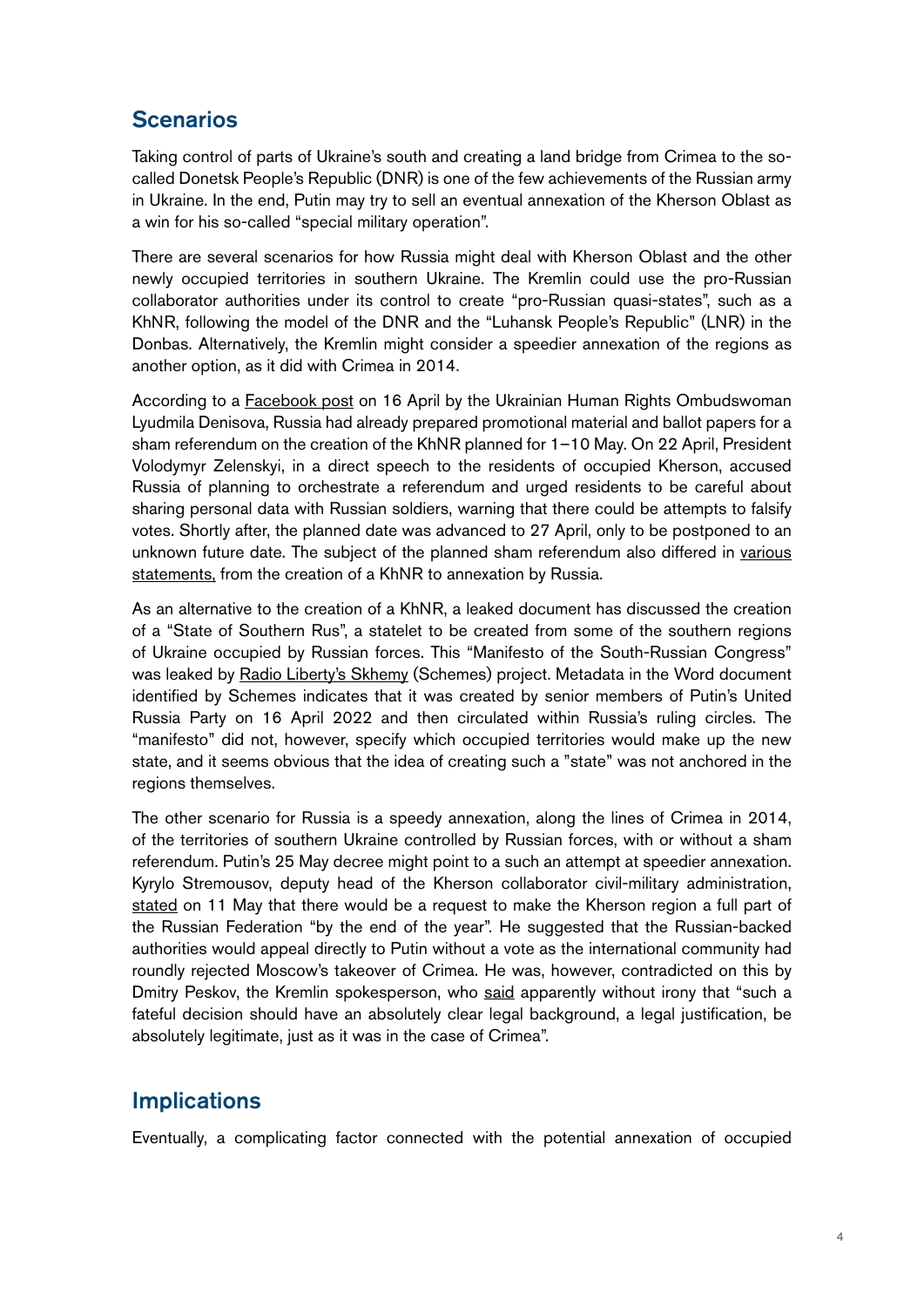territories is that Russia would be likely to permit itself to threaten use of, or even actually use, tactical nuclear weapons to defend what it claims to be Russian territory. Already on 27 February 2022, Putin ordered his military to put Russia's nuclear forces on high alert. Russia's nuclear doctrine, as formulated in the 2020 [official document](http://kremlin.ru/acts/bank/45562) Basic Principles of the State Policy of the Russian Federation on Nuclear Deterrence, clearly allows nuclear weapon use in response to "aggression against the Russian Federation with the use of conventional weapons when the very existence of the state is in jeopardy" (article 17). The Kremlin could therefore frame a Ukrainian counteroffensive into annexed territory as a "threat to the existence of the Russian state". By using such absurd reasoning as threatening to use nuclear weapons, [Russia would hope](https://www.understandingwar.org/backgrounder/russian-annexation-occupied-ukraine-putin%E2%80%99s-unacceptable-%E2%80%9C-ramp%E2%80%9D) to deter a Ukrainian counter offensive, and possibly also reduce the Western military assistance that would enable them, even if it were in accordance with Article 51 of the UN Charter on the right to self-defence. This nuclear [scenario](https://www.bbc.com/news/world-europe-61618902) has, however, been played down recently by some Russian representatives, such as the Russian Ambassador to the United Kingdom, Andrei Kelin, and the Russian spokeswoman for the Ministry of Foreign Affairs, Maria Zakharova.

Even without the potential use of nuclear weapons, a quick annexation of Ukrainian territories newly occupied by Russia would seek to present Kyiv with a fait accompli that, at least according to Russian logic, would preclude any negotiations on territorial boundaries, as in the case of the 2014 annexation of Crimea. Such a move would also [enable Russia to](https://asiatimes.com/2022/03/what-would-a-csto-intervention-in-ukraine-look-like/) [consider](https://asiatimes.com/2022/03/what-would-a-csto-intervention-in-ukraine-look-like/) any potential Ukrainian counterattack as a pretext to demand that the Collective Security Treaty Organization (CSTO) states come to its aid, insinuating an attack on the entire alliance which would trigger article 4 of the CSTO Charter on collective defence. Although the leaders of the CSTO have not shown any overwhelming interest in joining Russia's war effort, Russia still has significant economic and military leverage over them. Belarus dictator, Aleksandr Lukashenko, is the most pressured by Russia. He allowed Russia to invade Ukraine from Belarus' territory on 24 February, and on 26 May, [he ordered](https://www.reuters.com/world/europe/lukashenko-orders-new-military-command-south-belarus-bordering-ukraine-2022-05-26/) the opening of a new military command in the south of the country, bordering Ukraine.

[Apparently,](https://www.ukrinform.net/rubric-ato/3496188-ukraines-counteroffensive-in-countrys-south-sows-panic-among-russian-forces-command.html) with Ukrainian forces from the end of May conducting a counter offensive in the northwest of Kherson and with a Ukrainian partisan movement operating in both Kherson and Zaporizhzhia oblasts, the Kremlin has yet to settle on how to deal with the issue of the newly occupied territories. One of Russia's objectives is probably to cut Ukraine off from the Black Sea and the Sea of Azov, which, among other things, would provide Russia with one or more "land corridors" between different Russia-controlled territories and weaken Ukraine economically. To do so, it is likely to continue to try to consolidate control over and perhaps also "recognise" the territories of Kherson and Zaporizhzhia, either as separate people's republics or together with DNR/LNR as a combined statelet ("Novorossiya" or "State of Southern Rus", or a modern version of the historical "Taurida Governorate" connecting the Kherson region with Crimea). It also cannot be ruled out that Moscow might annex these territories more quickly, maybe even in connection with other Kremlin proxy statelets such as Transnistria (in Moldova) or the Tskhinvali region/South Ossetia (in Georgia). The former case requires a Russian occupation of Odesa Oblast as well. As for the latter, a sham referendum was originally scheduled to take place in South Ossetia on 17 July 2022 over the question of unification with the Russian Federation but was later postponed to an indefinite date.

Just as the annexation of Crimea did not sate Russia's appetite, any further Russian recognition of Ukrainian territory as sovereign or part of Russia is likely to be followed by further Russian aggression towards Ukraine, including attempts to establish and consolidate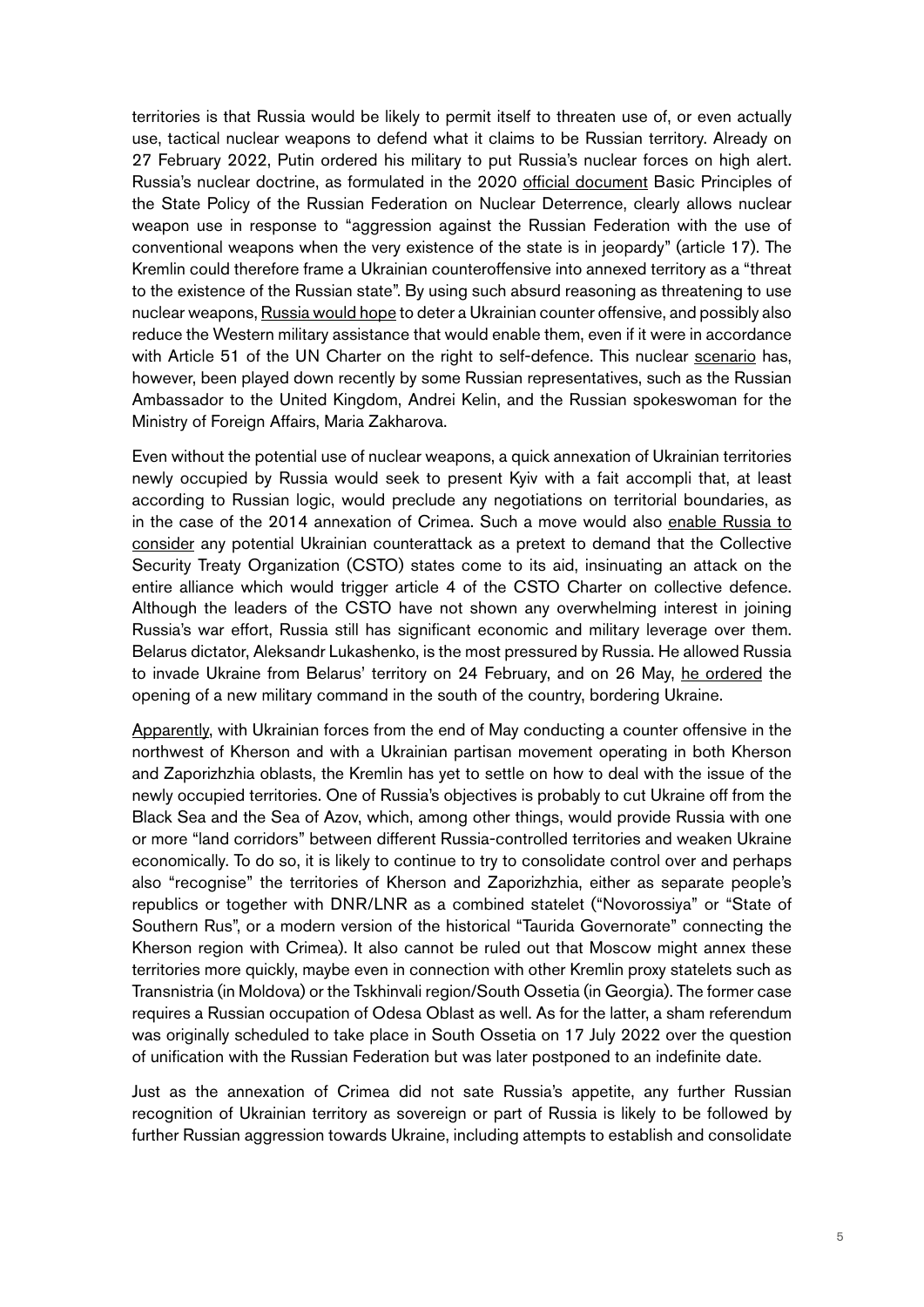control over even more Ukrainian territory. In a bizarre way, Ukraine could potentially be carved up by Russia in a piecemeal approach. This would contribute to weakening Ukraine militarily, politically, or economically to the extent that Russia establishes political control over the whole of Ukraine or large parts of it through further military action or negotiations.

No matter what way Russia chooses to implement its control over Ukraine's regions, the response from international community must be to never accept any fruits of Russian aggression, to demand immediate withdrawal of Russian troops, and re-establish Ukraine's sovereignty and territorial integrity.